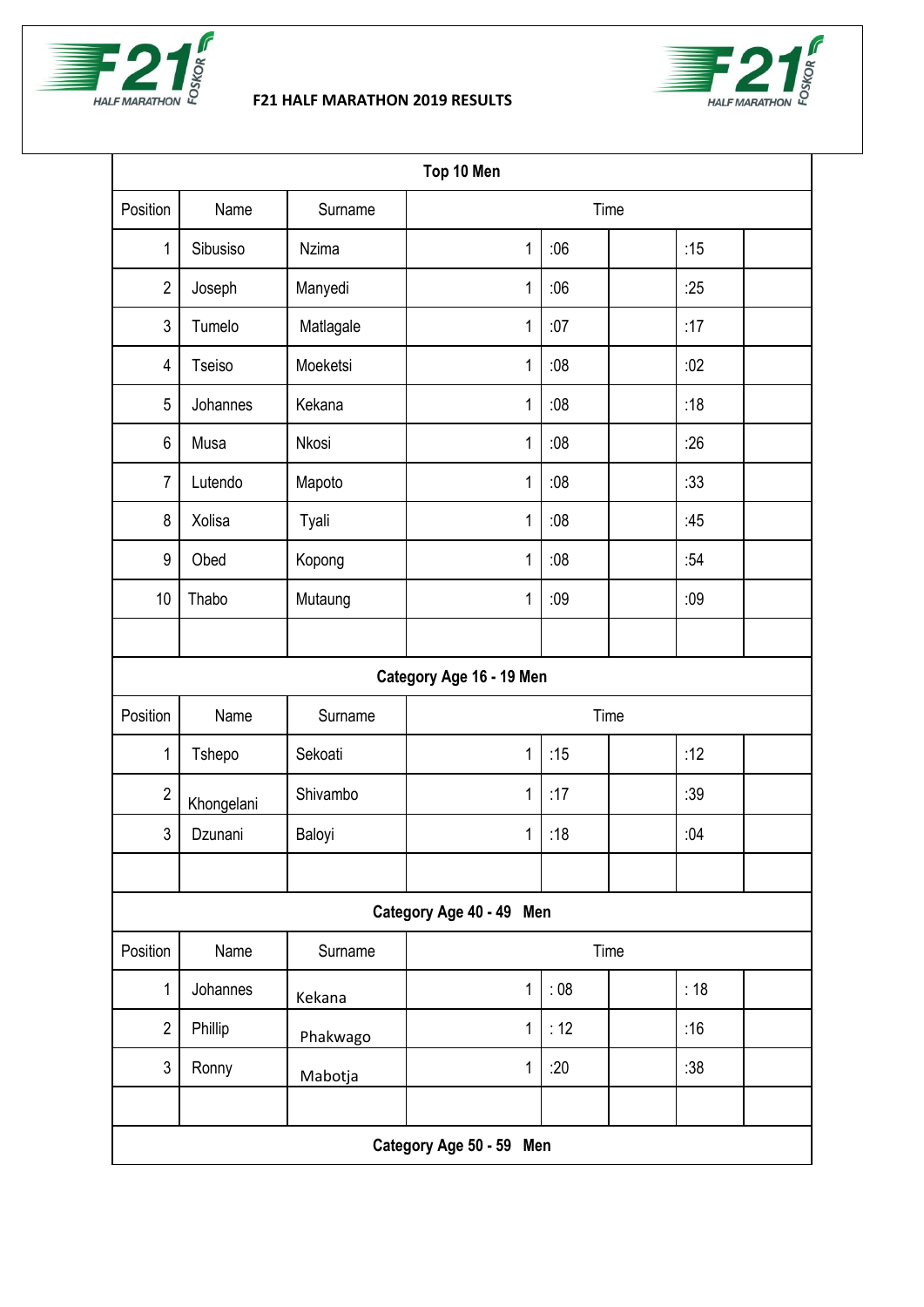| Position         | Name          | Surname      | Time         |     |  |     |  |  |
|------------------|---------------|--------------|--------------|-----|--|-----|--|--|
| 1                | Elgin         | Mokale       | 1            | :19 |  | :43 |  |  |
| $\overline{2}$   | <b>Morris</b> | Mfanufikile  | 1            | :20 |  | :22 |  |  |
| $\mathfrak{Z}$   | Peter         | Masia        | 1            | :20 |  | :38 |  |  |
|                  |               |              |              |     |  |     |  |  |
| Category Age 60+ |               |              |              |     |  |     |  |  |
| Position         | Name          | Surname      | Time         |     |  |     |  |  |
| 1                | Samuel        | Randelani    | 1            | :30 |  | :51 |  |  |
| $\overline{2}$   | David         | Kubjana      | 1            | :32 |  | :32 |  |  |
| $\mathfrak{Z}$   | Bonginkosi    | Shobede      | 1            | :34 |  | :38 |  |  |
|                  |               |              |              |     |  |     |  |  |
|                  |               |              |              |     |  |     |  |  |
| Category 70+     |               |              |              |     |  |     |  |  |
| Position         | Name          | Surname      | Time         |     |  |     |  |  |
| 1                | Daniel        | Hlongwane    | 1            | :34 |  | :38 |  |  |
| Top 10 Women     |               |              |              |     |  |     |  |  |
| Position         | Name          | Surname      | Time         |     |  |     |  |  |
| 1                | Rutendo       | Nyahora      | 1            | :14 |  | :29 |  |  |
| $\overline{2}$   | Rudo          | Mhonderwa    | $\mathbf 1$  | :18 |  | :10 |  |  |
| $\mathfrak{Z}$   | Caroline      | Mawanda      | $\mathbf{1}$ | :19 |  | :05 |  |  |
| $\overline{4}$   | Nobuhle       | Tshuma       | $\mathbf 1$  | :19 |  | :20 |  |  |
| $\sqrt{5}$       | Patience      | Murowe       | 1            | :21 |  | :20 |  |  |
| 6                | Anna          | <b>Bungu</b> | $\mathbf 1$  | :21 |  | :59 |  |  |
| $\overline{7}$   | Catherine     | Skosana      | 1            | :26 |  | :03 |  |  |
| 8                | Farida        | Zwane        | $\mathbf 1$  | :26 |  | :24 |  |  |
| 9                | Chil          | Shindile     | $\mathbf 1$  | :27 |  | :31 |  |  |
| 10               | Thabitha      | Tsatsa       | $\mathbf 1$  | :29 |  | :13 |  |  |